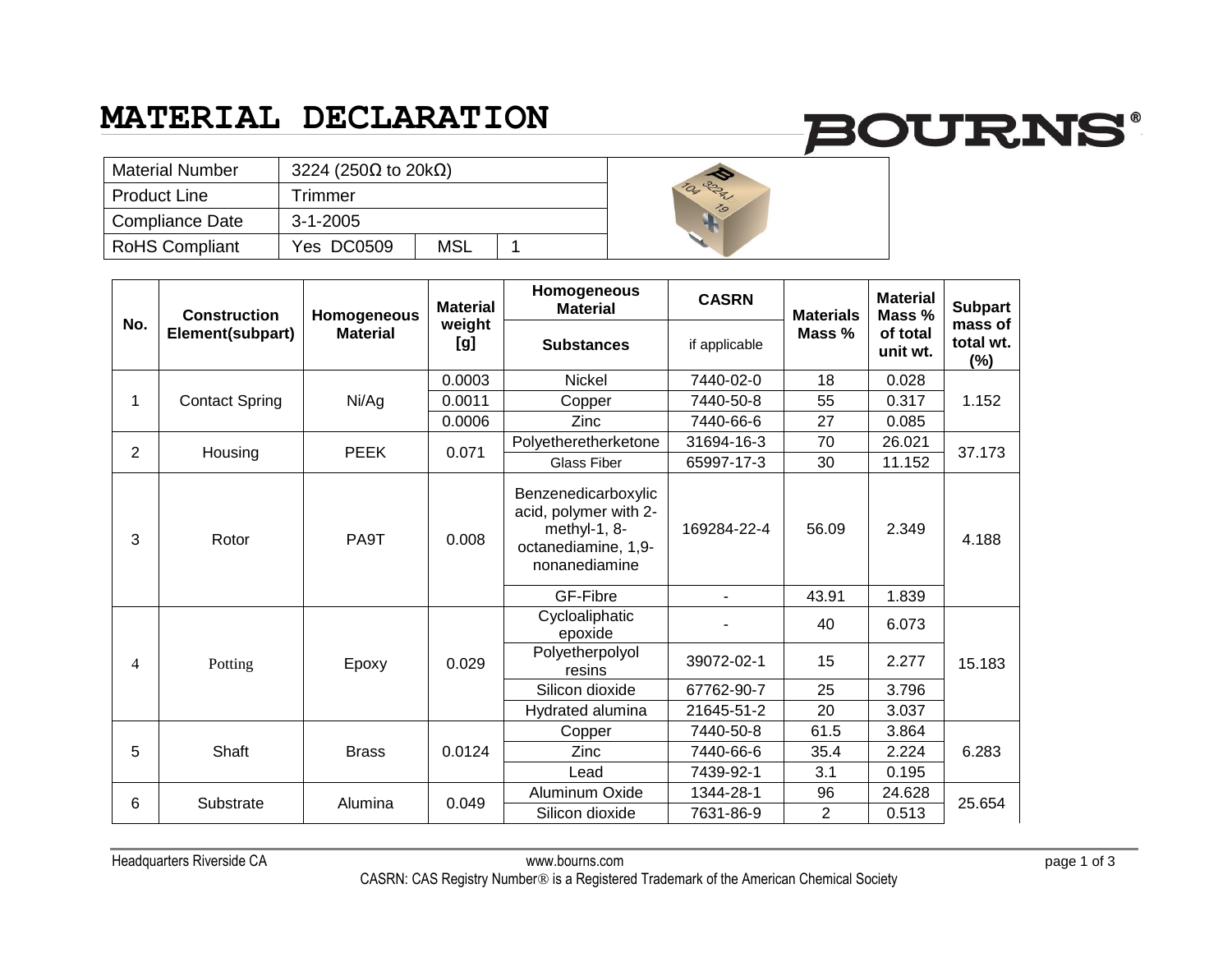## MATERIAL DECLARATION



|                |                                         |              |        | Magnesium oxide      | 1309-48-4  |                | 0.257 |       |
|----------------|-----------------------------------------|--------------|--------|----------------------|------------|----------------|-------|-------|
|                |                                         |              |        | Calcium oxide        | 1305-78-8  | 1              | 0.257 |       |
| $\overline{7}$ | <b>Termination Ink</b><br>Top           |              | 0.001  | Silver               | 7440-22-4  | 82             | 0.429 |       |
|                |                                         | Ink          |        | <b>Barium</b>        | 7440-39-3  | $\overline{2}$ | 0.010 | 1.047 |
|                |                                         |              |        | Boron                | 7440-42-8  | $\overline{2}$ | 0.010 |       |
|                |                                         |              |        | <b>Bismuth</b>       | 7440-69-9  | 14             | 0.073 |       |
|                | <b>Termination Ink</b><br><b>Bottom</b> | Ink          | 0.001  | Silver               | 7440-22-4  | 93.3           | 0.488 |       |
| 8              |                                         |              |        | Palladium            | 7440-05-3  | 3.1            | 0.016 |       |
|                |                                         |              |        | Copper               | 7440-50-8  | 1.2            | 0.006 |       |
|                |                                         |              |        | <b>Bismuth</b>       | 7440-69-9  | 2.4            | 0.013 |       |
|                | Resistive Ink                           | Ink          | 0.0015 | Silver               | 7440-22-4  | 9              | 0.071 | 0.785 |
|                |                                         |              |        | Boron                | 7440-42-8  | 10             | 0.079 |       |
|                |                                         |              |        | Silicon              | 7440-21-3  | 10             | 0.079 |       |
|                |                                         |              |        | Calcium              | 7440-70-2  | 10             | 0.079 |       |
|                |                                         |              |        | Ruthenium dioxide    | 12036-10-1 | 42             | 0.330 |       |
|                |                                         |              |        | <b>Barium</b>        | 7440-39-3  | $\overline{2}$ | 0.016 |       |
| 9              |                                         |              |        | Carbon               | 7440-44-0  | 1.5            | 0.012 |       |
|                |                                         |              |        | Titanium             | 7440-32-6  | $\overline{2}$ | 0.016 |       |
|                |                                         |              |        | Copper               | 7440-50-8  | 5.0            | 0.039 |       |
|                |                                         |              |        | Aluminum             | 7429-90-5  | 5.5            | 0.043 |       |
|                |                                         |              |        | Zinc                 | 7440-66-6  | 1.5            | 0.012 |       |
|                |                                         |              |        | Magnesium            | 7439-95-4  | 1              | 0.008 |       |
|                |                                         |              |        | Carbon               | 7440-44-0  | 0.5            | 0.004 |       |
| 10             | <b>Terminals</b>                        | Copper       | 0.015  | Copper               | 7440-50-8  | 100            | 7.853 | 7.853 |
| 11             | Coating                                 | Solder       | 0.001  | Tin                  | 7440-31-5  | 100            | 0.524 | 0.524 |
|                | Lubricant                               | Lubricant    | 0.0001 | Polydimethylsiloxane | 63148-62-9 | 58             | 0.030 | 0.052 |
|                |                                         |              |        | Dimethyl siloxane    | 70131-67-8 | 9.5            | 0.005 |       |
| 12             |                                         |              |        | Silica, amophous     | 7631-86-9  | 12.5           | 0.007 |       |
|                |                                         |              |        | siloxane/silicones   | 63148-56-1 | 14             | 0.007 |       |
|                |                                         |              |        | tetrafluoroethane    | 9002-84-0  | 6              | 0.003 |       |
|                |                                         | Total weight | 0.191  |                      |            |                |       |       |